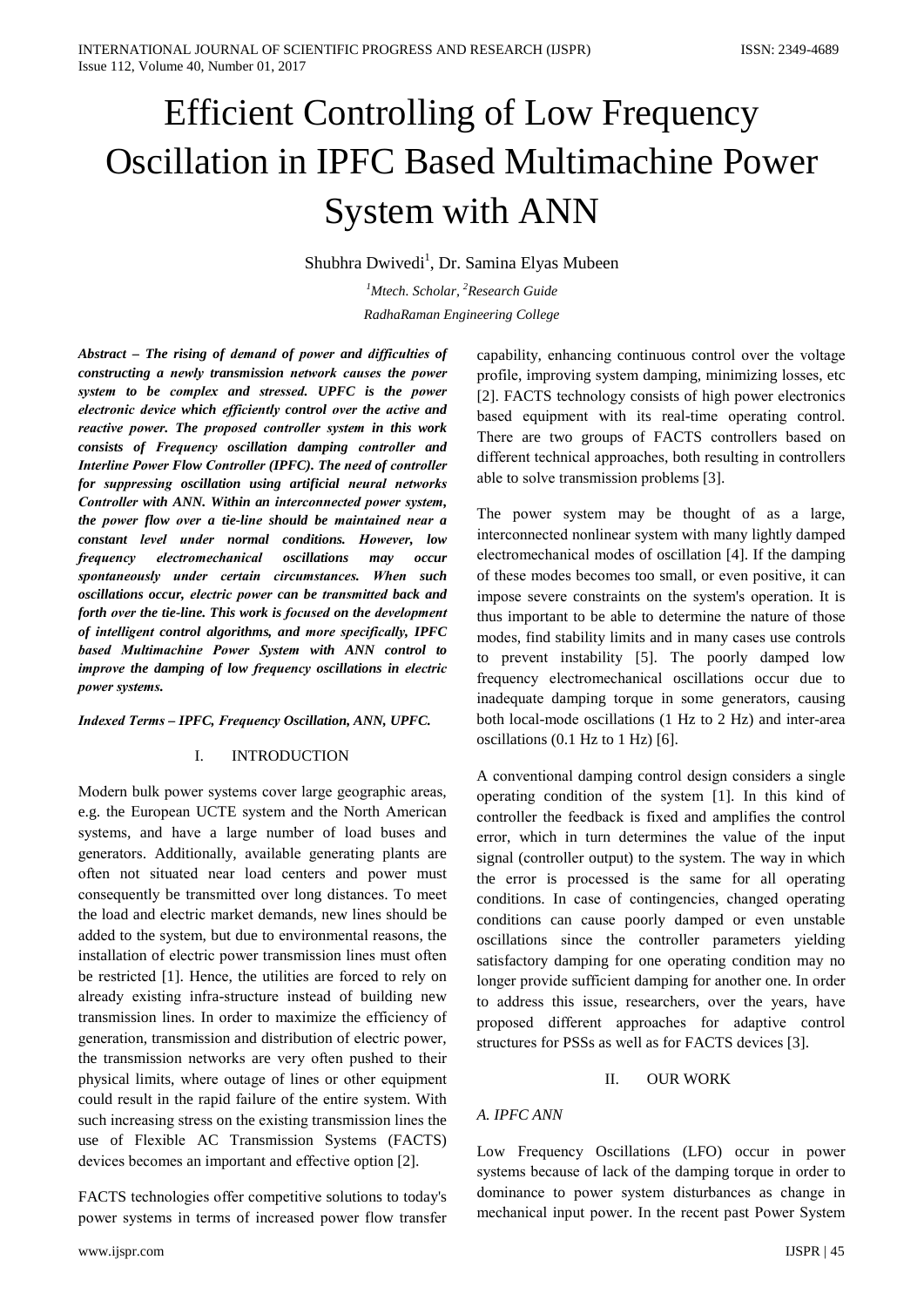Stabilizer (PSS) was used to damp LFO. FACTs devices, such as Unified Power Flow Controller (IPFC), can control power flow and increase transient stability [7]. So IPFC may be used to damp LFO instead of PSS [8]. IPFC damps LFO through direct control of voltage and power. In this research the linearized model of synchronous machine (Heffron-Philips) connected to infinite bus (Single Machine-Infinite Bus: SMIB) with IPFC is used and also in order to damp LFO, adaptive ANN damping controller for IPFC is designed and simulated. Simulation is performed for various types of loads and for different disturbances. Simulation results demonstrate that the developed ANN damping controller would be more effective in damping electromechanical oscillations in comparison with the conventional lead-lag controller [1].

The Benefits of Flexible AC Transmission Systems (FACTs) usages to improve power systems stability are well known [9]. The growth of the demand for electrical energy leads to loading the transmission system near their limits. Thus, the occurrence of the LFO has increased. FACTs controllers has capability to control network

conditions quickly and this feature of FACTs can be used to improve power system stability. The IPFC is a FACTS device that can be used to the LFO [3]. The primarily use of IPFC is to control the power flow in power systems. The IPFC consists of two voltage source converters (VSC) each of them has two control parameters namely me,  $\delta e$ , mb and  $\delta b$ . The IPFC used for power flow control, enhancement of transient stability, mitigation of system oscillations and voltage regulation [9]. A comprehensive and systematic approach for mathematical modeling of IPFC for steady-state and small signal (linearized) dynamic studies. The other modified linearized Heffron-Philips model of a power system installed with IPFC is presented in figure 2.1. For systems which are without power system stabilizer (PSS), excellent damping can be achieved via proper controller design for IPFC parameters. By designing a suitable IPFC controller, an effective damping can be achieved. It is usual that Heffron-Philips model is used in power system to study small signal stability. This model has been used for many years providing reliable results [10].



Figure 2.1 Heffron-Philips model of a power system installed with IPFC

A linearized model of the power system is used in dynamic studies of power system. In order to consider the effect of IPFC in damping of LFO, the dynamic model of the IPFC is employed [5]; in this model the resistance and transient of the transformers of the IPFC can be ignored illustrated in figure 2.2.

IPFC is one of the famous FACTs devices that is used to improve power system stability [4]. Fig.2.2 shows a multimachine - system with IPFC. It is assumed that the IPFC performance is based on pulse width modulation (PWM) converters [6]. In figure 2.3 shows the model of proposed system. The modeling has done in Matlab 11.2a.

B. Adaptive Artificial neural networks Controller Design www.iispr.com

Before the ANN can be used to adapt the controller gains in real time, it is necessary to determine a proper set of values for the connection weights. The process of reaching the connection weights is normally carried out off-line and is usually referred to as the training process. In the training process, we first compile a set of training patterns and store these training patterns in the training set. Each training pattern comprises a set of input data and the corresponding output data. A training pattern set of training patterns, which cover a wide range of operating conditions, is finally used to train the desired ANN. It should be noted that we use two hidden layers. Main purpose of ANN is used for the reducing the error in the system, for that we are going to use training data method.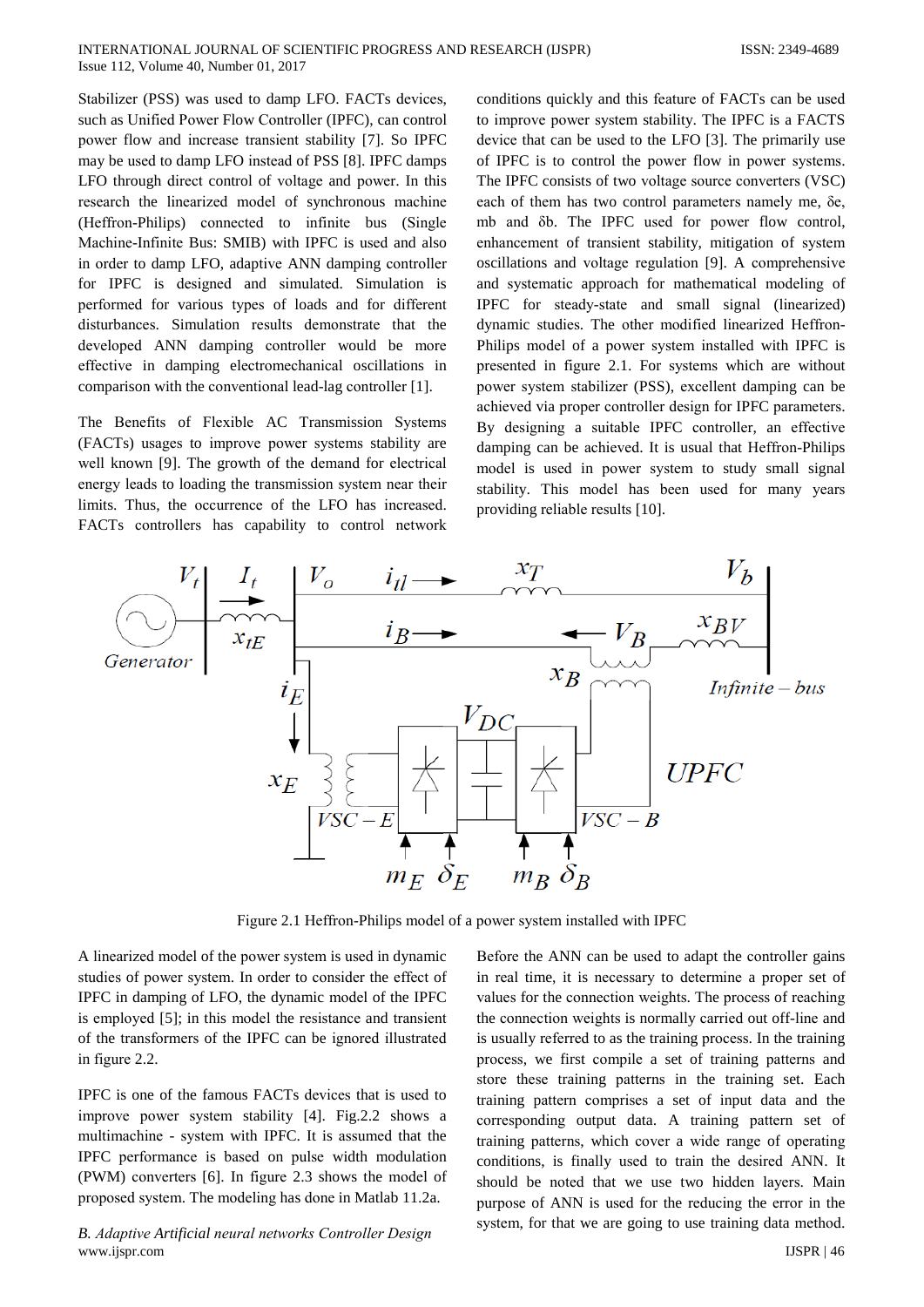In this method, we have to give both input values and desired output value for estimating the weight values, in that initial value taken as a random value [10].



Figure 2.2 Proposed multimachine power system installed with an IPFC



Figure 2.3 Proposed Multimachine Power Systems with IPFC and its Controllers.

#### III. SIMULATION RESULT

The software program to simulate the power system and the controller has been written in Matlab C in house and graphs are plotted using MATLAB software Simulink. Performance analysis with and without damping controller

are shown in the following figures figure 3.1. And figure 3.2. The aim of the controller is the damping of the generator oscillations after the fault is cleared. For comparing, the generator is first fitted with conventional controller.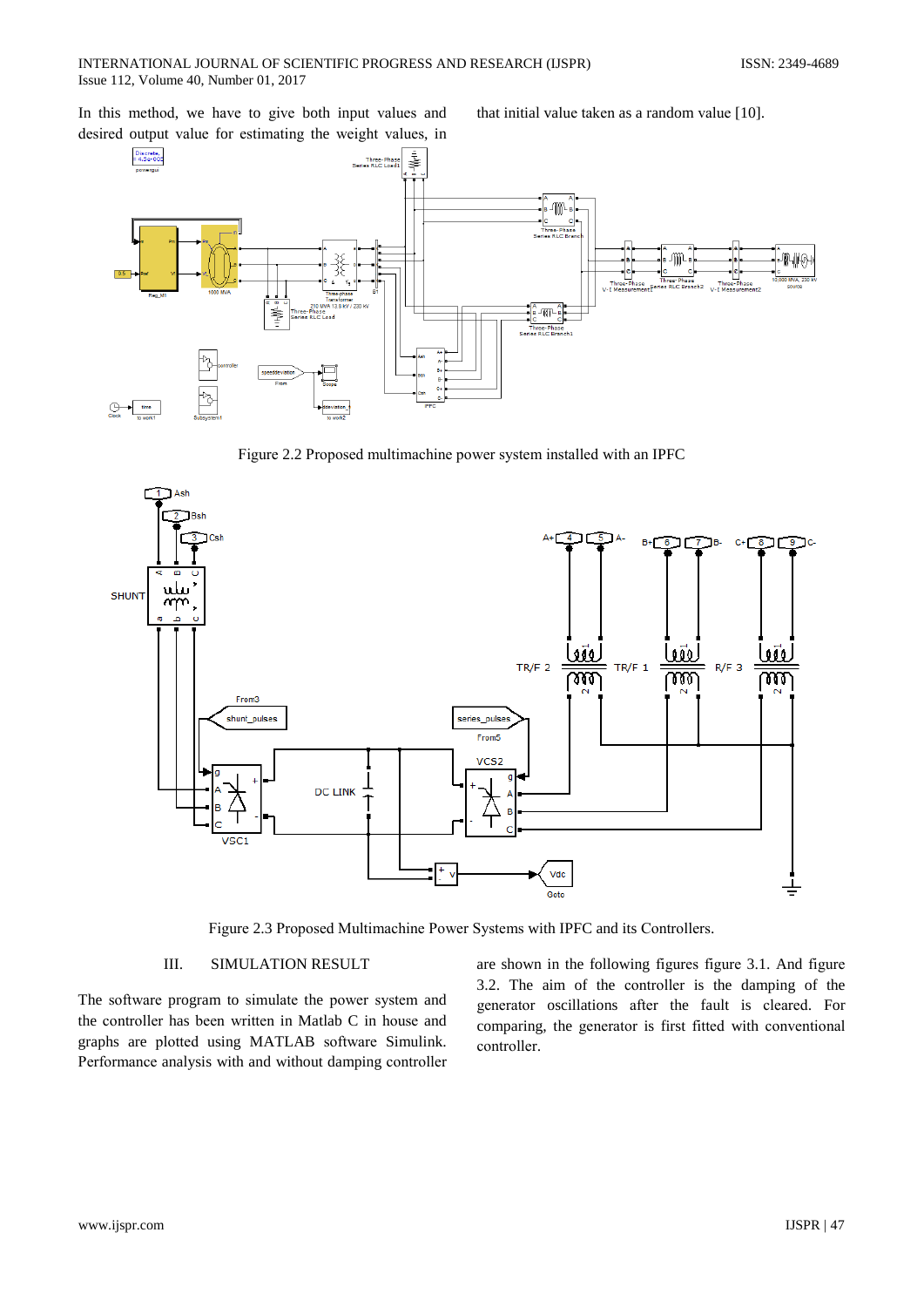

Figure 3.1 with ANN controller the setteling down of power oscillation is about 1 to 2.5 seconds only (i.e stabilising time is very low). This has very less amount of +ve  $\&$  -ve sequence power oscillation damping (setteling down time is very low i.e, just 1.5 sec only).



Figure 3.2 With ANN controller the setteling down of power oscillation is about 1 to 2.5 seconds only (i.e stabilising time is very low). There isn't any -ve sequence power oscillation dampings (setteling down time is very low i.e, just 1.5 sec

# only)

#### IV. **CONCLUSION**

With regard to IPFC capability in transient stability improvement and damping LFO of power systems, an adaptive ANN damping controller for IPFC was presented in this paper. The controller was designed for a single machine infinite bus system. The simulation results for the proposed system including ANN damping controller are compared with simulation results for the base work [1] system. Comparison showed that the proposed adaptive www.ijspr.com

ANN damping controller has good ability to reduce settling time and reduce amplitude of LFO. The solutions attained from the proposed method are optimum and nearer to the global solution. These proposed methods are also be suggested to get the solutions for the present power system networks. The better calculation productivity demonstrates that the proposed technique can be connected to extensive variety of power system for optimization issues. Based on the discussions and results, which are